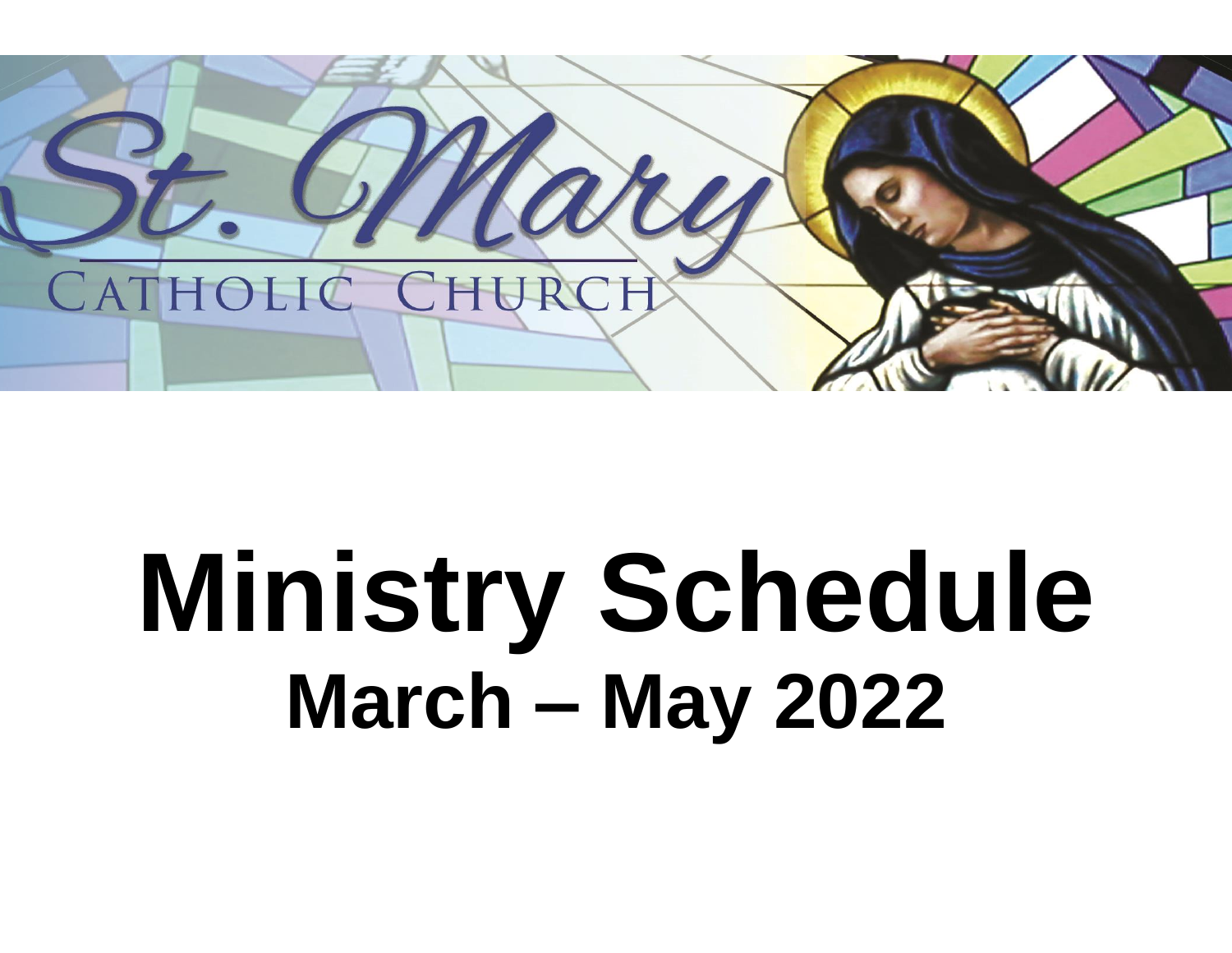| <b>March 5-6</b> | <b>Altar Server</b>           | Lector              | Eucharistic<br><b>Minister</b> | Greeter                  | <b>Usher</b>                 | Sacristan       | Accomp         | Choir<br>Cantor |
|------------------|-------------------------------|---------------------|--------------------------------|--------------------------|------------------------------|-----------------|----------------|-----------------|
| Saturday,        | Rosella Light, Jordan Schmidt | Joan Thompson (1)   | <b>Marvin Schmitt</b>          | Joyce Barta              | Dick Barta, Sam Lensing      | KellyAnn Light- | <b>Brennan</b> | Lisa            |
| 5:00 PM          | Kayanna Schmidt               | Susan Schmitt (2)   | Doug Thompson                  | Lisa Havlicek            | Daniel Burnhardt             | McGroary        | Plummer        | Kaefring        |
| Sunday,          | Isabel Frees, Gabbie Jedlicka | Amber Jedlicka (1)  | Jenan Ellis                    | Jen Fetzer               | Ron Holubar, Gus Vassiliades | Tim Brown       | Cary           | Robert          |
| 8:30 AM          | Isabella Jedlicka             | Kevin Hayes (2)     | Nick Jedlicka                  | Tom Stout                | Tim Wegmann                  |                 | <b>Brock</b>   | Upmeyer         |
| Sunday,          | Olivia Bonnema, Elliot Hamm   | Adam Bonnema (1)    | Denise Bruck                   | Geri Kohlhaas            | Dennis Erenberger            | Carole Martin   | Sarah          | Nichole         |
| 10:30 AM         | Elly Schadler                 | Theresa Bonnema (2) | <b>Christopher Bruck</b>       | <b>Michel Montgomery</b> | Kevin Oestreich, Kyle Stahle |                 | Olsem          | Wander          |

| <b>March</b><br>$12 - 13$ | <b>Altar Server</b>                              | Lector                                   | <b>Eucharistic Minister</b>            | Greeter                         | <b>Usher</b>                                        | Sacristan        | Accomp       | <b>Choir/Cantor</b> |
|---------------------------|--------------------------------------------------|------------------------------------------|----------------------------------------|---------------------------------|-----------------------------------------------------|------------------|--------------|---------------------|
| Saturday,                 | Michael DeValk, Lincoln Swann                    | Adam Kaefring (1)                        | Adam Haluska                           | Jim Krob                        | Dick Barta, Daniel Burnhardt                        | Doug             | Brennan      | Nichole             |
| 5:00 PM                   | Lauryn Swann                                     | Bill Wieland (2)                         | Kendra Haluska                         | <b>Richard Meehan</b>           | Roy Gaddis                                          | Thompson         | Plummer      | Wander              |
| Sunday,                   | Rose McAtee, Will McAtee                         | Steven Schnor (1)                        | Judy Gleason                           | Darlene Klouda                  | Charles Gleason                                     | Mark             | Chuck        | Small Group         |
| 8:30 AM                   | Alina Steele                                     | Terry Krob (2)                           | Valeria Schnor                         | Diane Siddell                   | Ron Greazel, Bruce Koffron                          | Sovers           | <b>Brock</b> | - Scheduled         |
| Sunday,<br>10:30 AM       | Jordan Schmidt, Kayanna Schmidt<br>Zack Wieskamp | Christine Cross (1)<br>David Ritchie (2) | Michel Montgomery<br><b>Ruth Myers</b> | Shanna Schmidt<br>Alan Wieskamp | Trent Brown, Donald Myers<br><b>Patrick Schmidt</b> | Carole<br>Martin | Cary Brock   | Jeri Bollwitt       |

| <u>March 19-20</u> | <b>Altar Server</b>           | Lector               | <b>Eucharistic Minister</b> | Greeter                  | <b>Usher</b>               | Sacristan  | Accomp         | <b>Choir/Cantor</b> |
|--------------------|-------------------------------|----------------------|-----------------------------|--------------------------|----------------------------|------------|----------------|---------------------|
| Saturday,          | Michael DeValk, Kaden Hoeper  | LeAnn Hugeback (1)   | Theresa Bonnema             | <b>Shirley Flansburg</b> | Kevin Felton, Ron Hugeback | Linda Croy | <b>Brennan</b> | LeAnn               |
| 5:00 PM            | Elly Schadler                 | Megan Laing (2)      | Karla Klosterman            | Don Zimmerman            | Janet Luedtka              |            | Plummer        | Hugeback            |
| Sunday,            | Elly Holubar, Jack Steinbrech | Natalie Stallman (1) | Jeannie Haight              | Rosemary Erenberger      | Larry Brecht, Ron Holubar  | Tim Brown  | Sarah          | Robert              |
| 8:30 AM            | Julia Steinbrech              | Tama Hemann (2)      | Luann Pisarik               | Mark Haight              | Mark Sovers                |            | Olsem          | Upmeyer             |
| Sunday,            | Hayden Frees, Isabel Frees    | Deb Bruene (1)       | Michel Montgomery           | <b>Timothy Ferry</b>     | John Bruene, Mark Roskopf  | Carole     | Carv           | Lisa Kaefring       |
| 10:30 AM           | Brennan Heesch                | Mary Christensen (2) | <b>Ruth Myers</b>           | Sean O'Neill             | Alan Wieskamp              | Martin     | <b>Brock</b>   |                     |

| <b>March</b><br>$26 - 27$ | <b>Altar Server</b>          | Lector                | <b>Eucharistic Minister</b> | Greeter              | Usher                         | Sacristan               | Accomp       | Choir<br>Cantor |
|---------------------------|------------------------------|-----------------------|-----------------------------|----------------------|-------------------------------|-------------------------|--------------|-----------------|
| Saturday,                 | Michael DeValk, Kaden Hoeper | Megan Laing (1)       | Adam Haluska                | <b>Michael Bretz</b> | Ron Hugeback, Sam Lensing     | <b>Bill Wieland</b>     | Cary         | LeAnn           |
| 5:00 PM                   | Rosella Light                | LeAnn Hugeback (2)    | Kendra Haluska              | Becky Simon          | Tom Stout                     |                         | <b>Brock</b> | Hugeback        |
| Sunday,                   | Caden Brock, Carter Brock    | Amber Jedlicka (1)    | Theresa Bonnema             | Darlene Klouda       | Kevin Felton, Nick Jedlicka   | KellyAnn Light-         | Chuck        | Choir -         |
| 8:30 AM                   |                              | Kevin Hayes (2)       | Nancy Upmeyer               | Diane Siddell        | <b>Gus Vassiliades</b>        | McGroary                | <b>Brock</b> | Scheduled       |
| Sunday,                   | Camden Lyons, Jordan Schmidt | Michel Montgomery (1) | <b>Christopher Bruck</b>    | <b>Brian Miller</b>  | Dennis Erenberger             | <b>Theresa Mitchell</b> | Cary         | Keela           |
| 10:30 AM                  | Kayanna Schmidt              | Cheryel Reyhons (2)   | June Maiers                 | Mark Pattison        | Kevin Miller, Patrick Schmidt |                         | <b>Brock</b> | Uhlenkamp       |

| April 2 - 3 | <b>Altar Server</b>          | Lector                | <b>Eucharistic Minister</b> | Greeter               | <b>Usher</b>                 | Sacristan | Accomp         | <b>Choir/Cantor</b> |
|-------------|------------------------------|-----------------------|-----------------------------|-----------------------|------------------------------|-----------|----------------|---------------------|
| Saturday,   | Rosella Light, Lincoln Swann | Bonnie Mattaliano (1) | Joan Burnhardt              | Lisa Havlicek         | Dick Barta, Daniel Burnhardt | Tom       | Carv           | Choir -             |
| 5:00 PM     | Laurvn Swann                 | Lee Connell (2)       | Linda Manary                | Kevin Manarv          | David Ritchie                | Stout     | <b>Brock</b>   | Scheduled           |
| Sunday,     | Olivia Bonnema, Lexi Pealer  | Judy Gleason (1)      | Theresa Bonnema             | Daniel Erenberger     | Mary Elizabeth Erenberger    | Mark      | Brennan        | Nichole             |
| 8:30 AM     | Sean Steinbrech              | Adam Bonnema (2)      | Steven Schnor               | <b>Patrick Nallev</b> | Charles Gleason, Ron Greazel | Sovers    | <b>Plummer</b> | Wander              |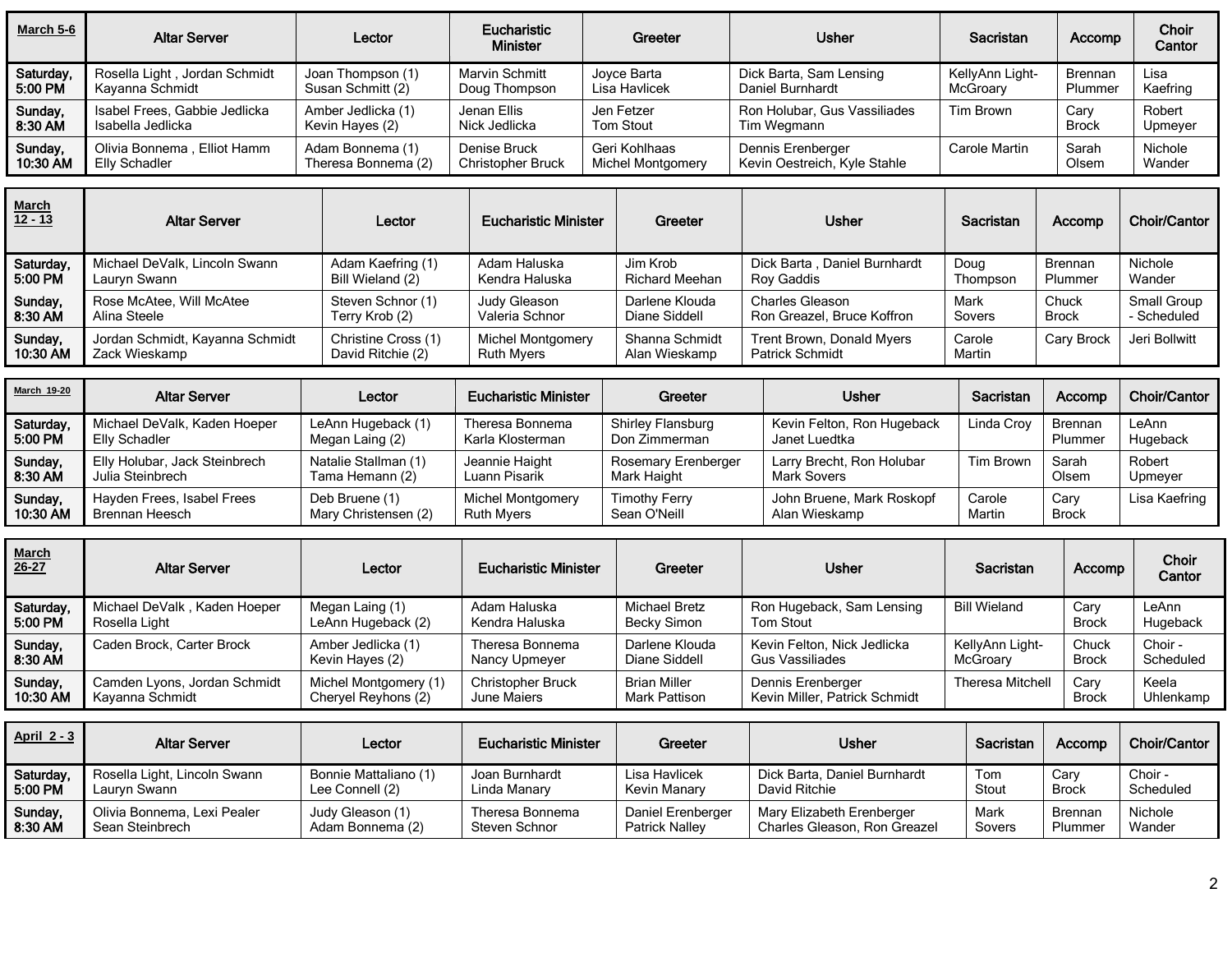| April 2 - 3 | <b>Altar Server</b>         | Lector              | <b>Eucharistic Minister</b> | Greeter       | <b>Usher</b>                 | Sacristan | Accomp       | <b>Choir/Cantor</b> |
|-------------|-----------------------------|---------------------|-----------------------------|---------------|------------------------------|-----------|--------------|---------------------|
| Sunday,     | Hayden Frees, Elly Schadler | Alan Wieskamp (1)   | Adam Haluska                | Ann Oestreich | Trent Brown, Kevin Oestreich | Carole    | Chuck        | Small Group         |
| 10:30 AM    | Zack Wieskamp               | Christine Cross (2) | Kendra Haluska              | Jeff Schadler | Kyle Stahle                  | Martin    | <b>Brock</b> | - Scheduled         |

| <b>April</b><br>$9 - 10$ | <b>Altar Server</b>          | Lector                      | Eucharistic<br><b>Minister</b> | Greeter        | <b>Usher</b>                | Sacristan | Accomp         | Choir<br>Cantor |
|--------------------------|------------------------------|-----------------------------|--------------------------------|----------------|-----------------------------|-----------|----------------|-----------------|
| Saturday,                | Michael DeValk, Kaden Hoeper | Jeff Kaefring (1)           | Linda Crov                     | Kevin Felton   | Roy Gaddis, Ron Hugeback    | Doug      | <b>Brennan</b> | LeAnn           |
| 5:00 PM                  | Isabella Jedlicka            | Joan Thompson (2)           | Karla Klosterman               | Janet Luedtka  | Adam Kaefring               | Thompson  | Plummer        | Hugeback        |
| Sunday,                  | Elliot Hamm, Rosella Light   | KellyAnn Light-McGroary (1) | Tim Broghammer                 | Larry Brecht   | Mary Elizabeth & Daniel     | Steven    | Chuck          | Sm Group -      |
| 8:30 AM                  | Kobe Ridout                  | Joseph Wilkinson (2)        | Tim Brown                      | DeWayne Klouda | Erenberger, Patrick Schmidt | Schnor    | <b>Brock</b>   | Scheduled       |
| Sunday,                  | Reese Hahn, Madyn Hahn       | Deb Bruene (1)              | <b>Theresa Mitchell</b>        | John Bruene    | Timothy Ferry, Donald Myers | Theresa   | Carv           | Nichole         |
| 10:30 AM                 | <b>Brennan Heesch</b>        | Mary Christensen (2)        | <b>Ruth Myers</b>              | Carole Martin  | Mark Roskopf                | Mitchel   | <b>Brock</b>   | Wander          |

| $4/16 - 17$        | <b>Altar Server</b>        | Lector              | Eucharistic<br><b>Minister</b> | Greeter               | <b>Usher</b>               | <b>Sacristan</b> | Accomp       | Choir<br>Cantor |
|--------------------|----------------------------|---------------------|--------------------------------|-----------------------|----------------------------|------------------|--------------|-----------------|
| Saturday<br>8:30PM | <b>TBA</b>                 | TBA                 | <b>TBA</b>                     | <b>TBA</b>            | TBA                        | <b>TBA</b>       | TBA          | <b>TBA</b>      |
| Sunday,            | Caden Brock, Carter Brock  | Ron Holubar (1)     | Nancy Upmeyer                  | Molly Bock            | Daniel & Mary Elizabeth    | Mark             | Chuck        | Choir -         |
| 8:30 AM            | Elly Holubar               | Brian Bock (2)      | Theresa Zeller                 | Salvatore Leone       | Erenberger, Tom Stout      | Sovers           | <b>Brock</b> | Scheduled       |
| Sunday,            | Hayden Frees, Isabel Frees | Cheryel Reyhons (1) | Adam Haluska                   | Kevin Miller          | Brian Miller, Sean O'Neill | Theresa          | Cary         | Jeri Bollwitt   |
| 10:30 AM           | Camden Lyons               | Megan Laing (2)     | Kendra Haluska                 | <b>Sharon Sprague</b> | Mark Pattison              | Mitchell         | <b>Brock</b> |                 |

| <b>April</b><br>$23 - 24$ | <b>Altar Server</b>                 | Lector              | Eucharistic<br><b>Minister</b> | Greeter          | <b>Usher</b>                  | Sacristan  | Accomp         | <b>Choir</b><br>Cantor |
|---------------------------|-------------------------------------|---------------------|--------------------------------|------------------|-------------------------------|------------|----------------|------------------------|
| Saturday,                 | Jordan Schmidt, Lincoln Swann       | Wayne Ahern (1)     | <b>Shelley Ahern</b>           | Kathy Hirl       | Steve Hirl, Adam Kaefring     | Doug       | Carv           | Lisa Kaefring          |
| 5:00 PM                   | Lauryn Swann                        | Linda Manary (2)    | <b>Bill Wieland</b>            | Sam Lensing      | David Ritchie                 | Thompson   | <b>Brock</b>   |                        |
| Sunday,                   | Isabella Jedlicka , Gabbie Jedlicka | Nick Jedlicka (1)   | Jenan Ellis                    | Geri Kohlhaas    | Mark Haight, Bruce Koffron    | Judy       | <b>Brennan</b> | Nichole Wander         |
| 8:30 AM                   | Alina Steele                        | Amber Jedlicka (2)  | Jeannie Haight                 | Linda Linderbaum | Tim Wegmann                   | Gleason    | Plummer        |                        |
| Sunday,                   | Caden Brock, Carter Brock           | Alan Wieskamp (1)   | <b>Christopher Bruck</b>       | Ann Oestreich    | Dennis Erenberger             | Dennis Uhl | Chuck          | A Brock S Olsem        |
| 10:30 AM                  | Zack Wieskamp                       | Christine Cross (2) | Denise Bruck                   | Becky Simon      | Kevin Oestreich, Mark Roskopf |            | <b>Brock</b>   | K Uhlenkamp            |

| <u>Apr</u><br>30May 1 | <b>Altar Server</b>                     | Lector                                 | <b>Eucharistic Minister</b> | Greeter                                | <b>Usher</b>                                           | Sacristan       | Accomp               | Choir<br>Cantor |
|-----------------------|-----------------------------------------|----------------------------------------|-----------------------------|----------------------------------------|--------------------------------------------------------|-----------------|----------------------|-----------------|
| Saturday,             | Michael DeValk, Kaden Hoeper            | Lee Connell (1)                        | Joan Burnhardt              | Joyce Barta                            | Dick Barta, Kevin Felton                               | KellyAnn Light- | Sarah                | Keela           |
| 5:00 PM               | Rosella Light                           | Jeff Kaefring (2)                      | Adam Kaefring               | Jim Krob                               | Daniel Burnhardt                                       | McGroarv        | Olsem                | Uhlenkamp       |
| Sunday,               | Isabel Frees, Hayden Frees              | Terry Krob (1)                         | <b>Charles Gleason</b>      | Molly Bock                             | DeWayne Klouda                                         | Judy Gleason    | Cary                 | Nichole         |
| 8:30 AM               | Lexi Pealer                             | Judy Gleason (2)                       | Valeria Schnor              | Jill Wegmann                           | Patrick Nalley, Steven Schnor                          |                 | <b>Brock</b>         | Wander          |
| Sunday,<br>10:30 AM   | Reese Hahn, Madyn Hahn<br>Elly Schadler | Ruth Myers (1)<br>Mary Christensen (2) | Adam Haluska<br>June Maiers | Jeff Schadler<br><b>Sharon Sprague</b> | <b>Michel Montgomery</b><br>Donald Myers, Sean O'Neill | Carole Martin   | Cary<br><b>Brock</b> | Lisa Kaefring   |